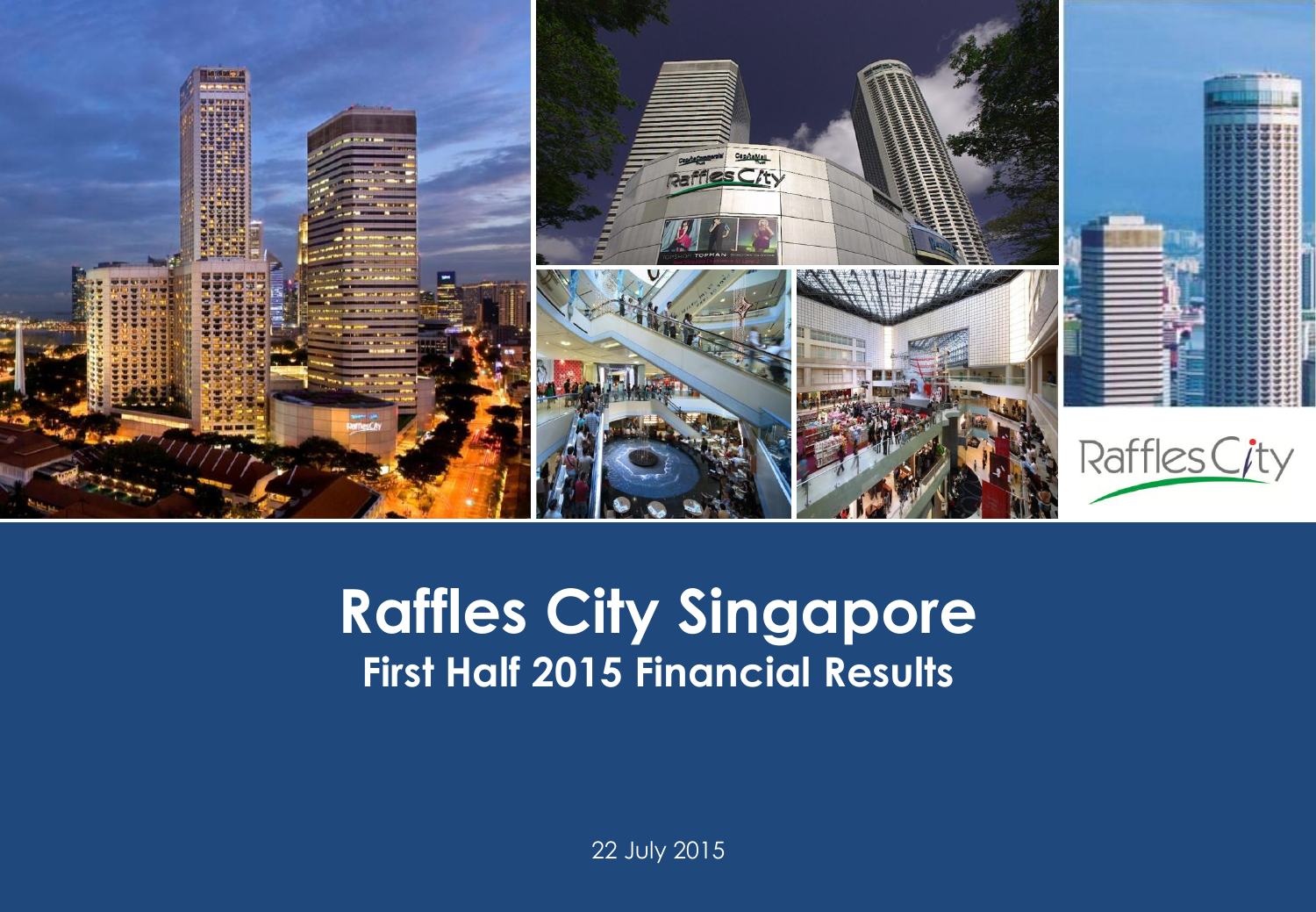

**Raffles City Singapore is jointly owned by CapitaLand Commercial Trust (CCT) and CapitaLand Mall Trust (CMT) through RCS Trust, and jointly managed by CapitaLand Commercial Trust Management Limited (CCTML) and** Capitaland Mall Trust Management Limited (CMTML). CCT has 60.0% interest and CMT has 40.0% interest in RCS **Trust. This presentation shall be read in conjunction with the respective 2015 Second Quarter Unaudited Financial Statement Announcements released for CCT and CMT.**

This presentation may contain forward-looking statements. These forward-looking statements involve known and unknown risks, uncertainties and other factors that may cause the actual results, performance or achievements to be materially different from any future results, performance or achievements expressed or implied by the forward-looking statements. Forward-looking statements involve inherent risks and uncertainties. A number of factors could cause the actual results or outcomes to differ materially from those expressed in any forward-looking statement. Representative examples of these factors include (without limitation) general industry and economic conditions, interest rate trends, cost of capital and capital availability, competition from other developments or companies, shifts in expected levels of occupancy rate, property rental income, charge out collections, changes in operating expenses (including employee wages, benefits and training costs), governmental and public policy changes and the continued availability of financing in the amounts and the terms necessary to support future business. You are cautioned not to place undue reliance on these forward-looking statements, which are based on the current view of management on future events.

This presentation is for information only. No representation or warranty expressed or implied is made as to, and no reliance should be placed on, the fairness, accuracy, completeness or correctness of the information or opinions contained in this presentation. Neither CCTML or CMTML or any of their affiliates, advisers or representatives shall have any liability whatsoever (in negligence or otherwise) for any loss howsoever arising, whether directly or indirectly, from any use, reliance or distribution of this presentation or its contents or otherwise arising in connection with this presentation.

This presentation also does not constitute an invitation or offer to acquire, purchase or subscribe for units in CCT and/or CMT.



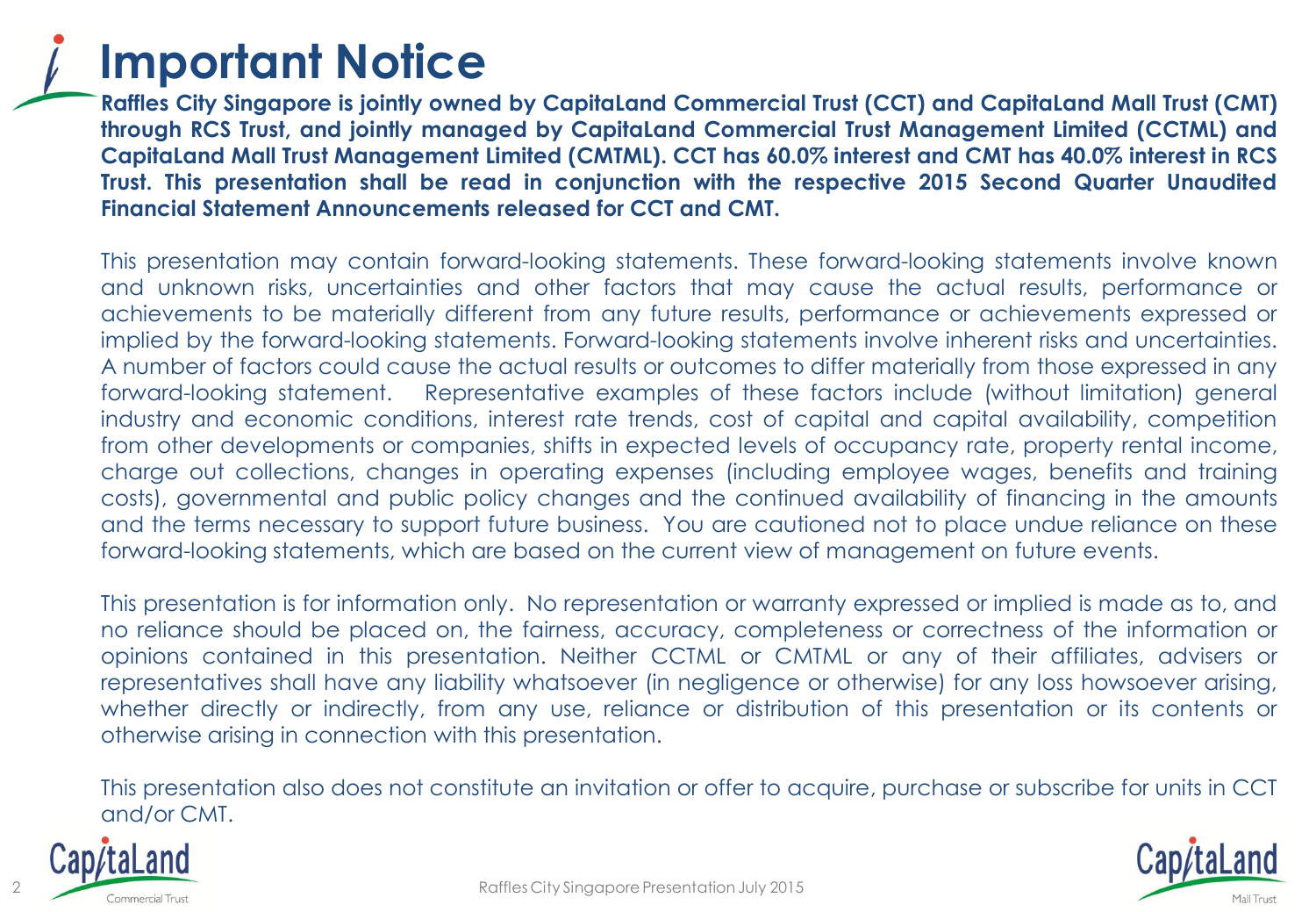

|                      | CCT's 60% Interest |                            |                | <b>RCS Trust</b><br>100% |                |
|----------------------|--------------------|----------------------------|----------------|--------------------------|----------------|
|                      | 1H 2015            | <b>Variance</b><br>1H 2014 |                |                          | 1H 2015        |
|                      | <b>S\$'000</b>     | <b>S\$'000</b>             | <b>S\$'000</b> | $\%$                     | <b>S\$'000</b> |
| <b>Gross Revenue</b> | 70,919             | 69,582                     | 1,337          | 1.9                      | 118,199        |
| - Office             | 11,525             | 11,333                     | 192            | 1.7                      | 19,208         |
| - Retail             | 31,024             | 30,224                     | 800            | 2.6                      | 51,707         |
| - Hotel              | 25,782             | 25,456                     | 326            | 1.3                      | 42,970         |
| - Others             | 2,588              | 2,569                      | 19             | 0.7                      | 4,314          |

| 52,375<br>Net Property Income | 51,057 | 1,318 |  | 87,291 |
|-------------------------------|--------|-------|--|--------|
|-------------------------------|--------|-------|--|--------|



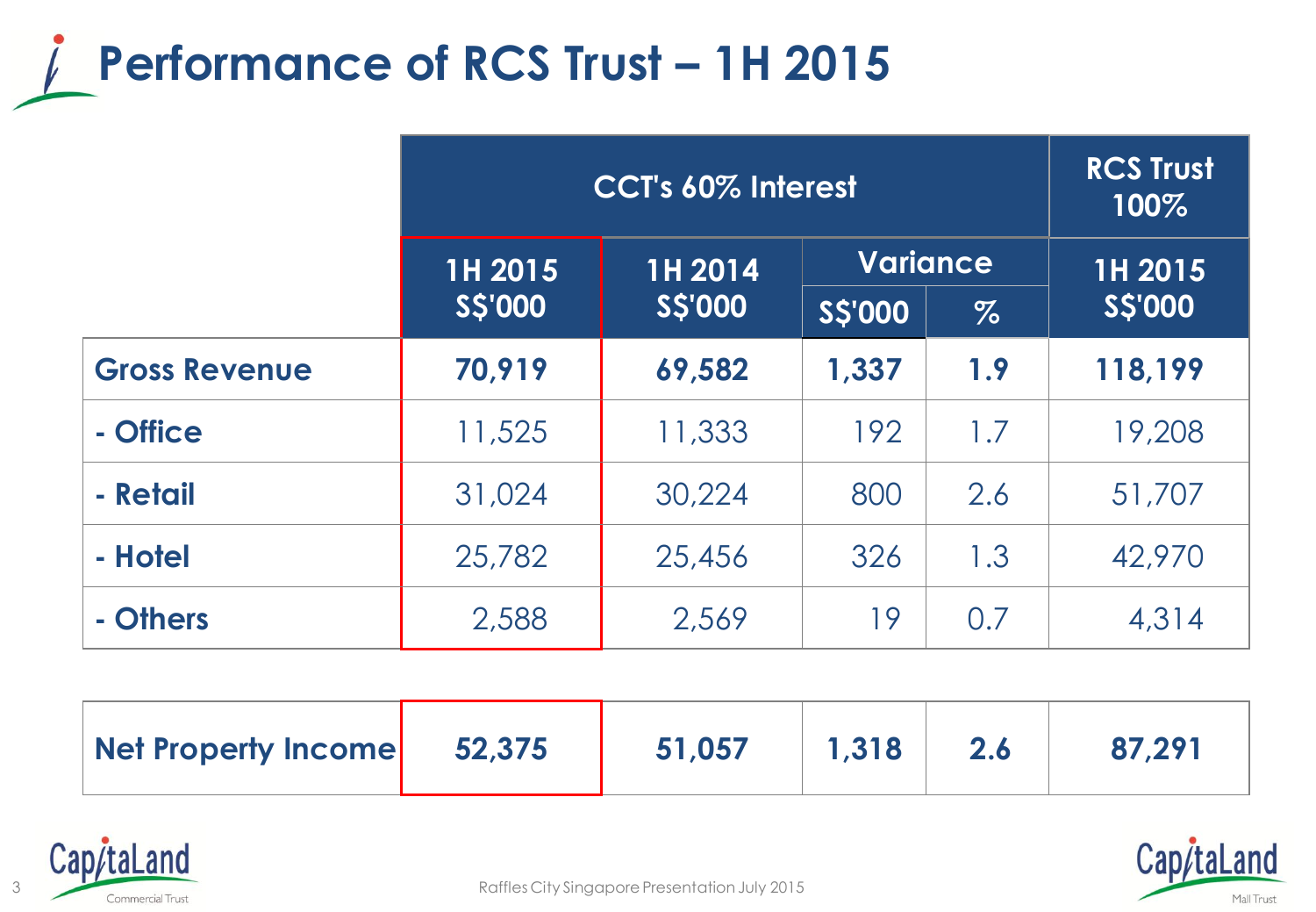

|                         | As at 30 June 2015 |
|-------------------------|--------------------|
| Net Debt / Total Assets | 32.6%              |

|                                                          | <b>2Q 2015</b> |
|----------------------------------------------------------|----------------|
| Net Operating Profit / CMBS Debt Service (1)             | 6.27x          |
| Net Operating Profit / Total Debt Service <sup>(2)</sup> | 4.93x          |

#### Notes:

(1) NOP / CMBS debt service – (Net property income less other borrowing cost and trust expenses) / (CMBS interest expense)

(2) NOP / Total debt service – (Net property income less other borrowing cost and trust expenses) / (CMBS and bank loan interest expenses)



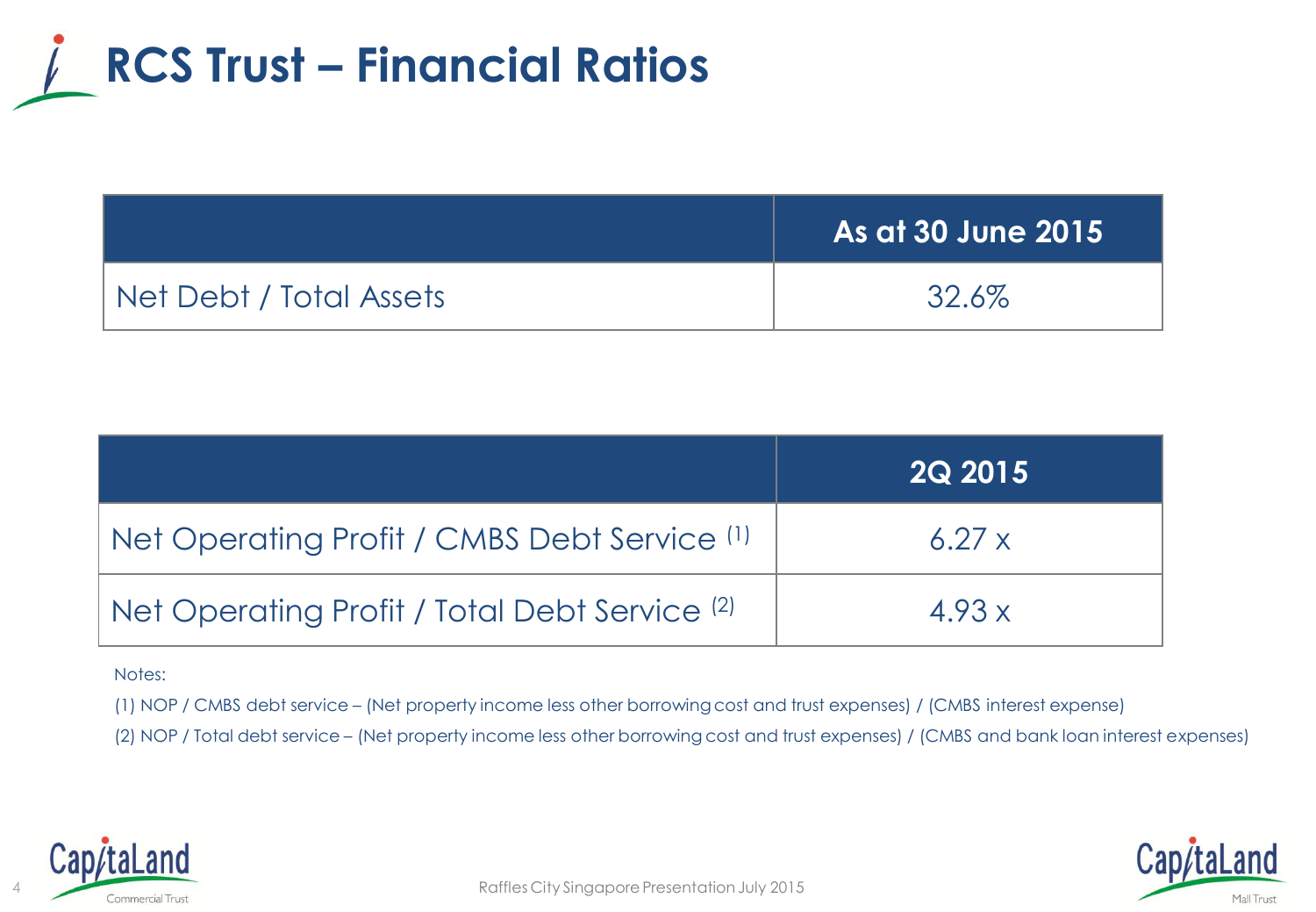### **Raffles City Singapore – Summary**

| Key Details (As at 30 June 2015) |                                                                                                                              |  |
|----------------------------------|------------------------------------------------------------------------------------------------------------------------------|--|
| <b>Gross Floor Area</b>          | 3,449,727 sq ft (or 320,490 sq m)                                                                                            |  |
| Net Lettable Area                | Office: 381,074 sq ft (or 35,403 sq m)<br>Retail: 421,838 sq ft (or 39,190 sq m)<br>802,912 sq ft (or 74,593 sq m)<br>Total: |  |
| Number of Tenants                | Office:<br>44<br>Retail:<br>226<br>Hotels & Convention Centre: 1<br>Total:<br>271                                            |  |
| Number of Hotel Rooms            | 2,030                                                                                                                        |  |
| <b>Carpark Lots</b>              | 1,045                                                                                                                        |  |
| Title                            | Leasehold tenure of 99 years expiring 15 July 2078                                                                           |  |
| Valuation (as at 30 June 2015)   | \$\$3,121.5 million by CBRE Pte. Ltd.                                                                                        |  |
| <b>Committed Occupancy</b>       | 97.8%<br>Office:<br>100.0%<br>Retail:<br>99.0%<br>Total:                                                                     |  |
| Award                            | Green Mark (Gold) Award 2013 by Building Construction Authority                                                              |  |



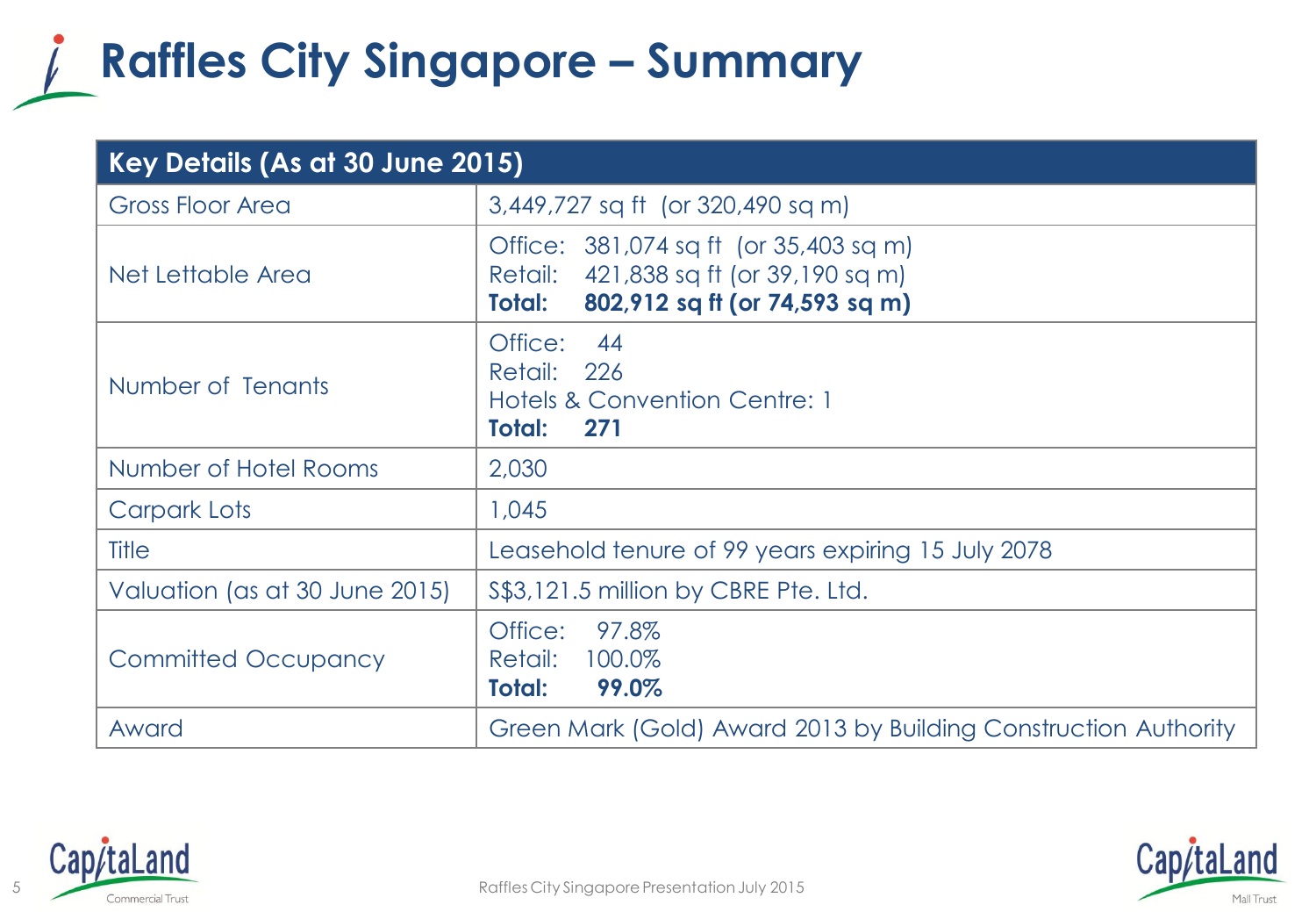## **Lease Expiry Profile – Raffles City Tower (Office)**

**Leases up for Renewal as a % of Gross Rental Income as at 30 June 2015**



| <b>Weighted Average Expiry by Gross Rental Income</b> | 2.2 Years |
|-------------------------------------------------------|-----------|
|-------------------------------------------------------|-----------|



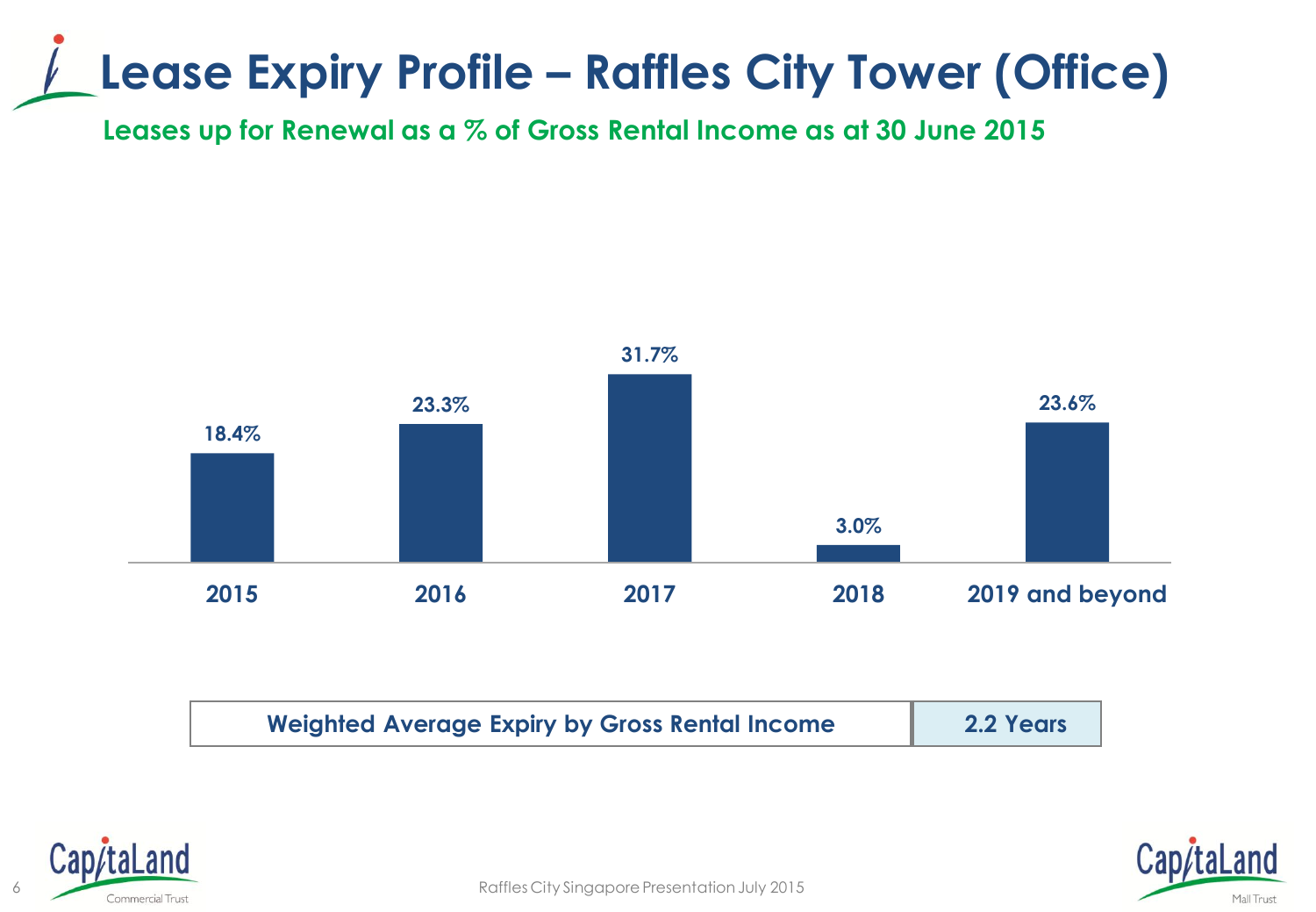## **Lease Expiry Profile – Raffles City Shopping Centre**

**Leases up for Renewal as a % of Gross Rental Income as at 30 June 2015**



| <b>Weighted Average Expiry by Gross Rental Income</b> | 2.3 Years |
|-------------------------------------------------------|-----------|
|-------------------------------------------------------|-----------|





Raffles City Singapore Presentation July 2015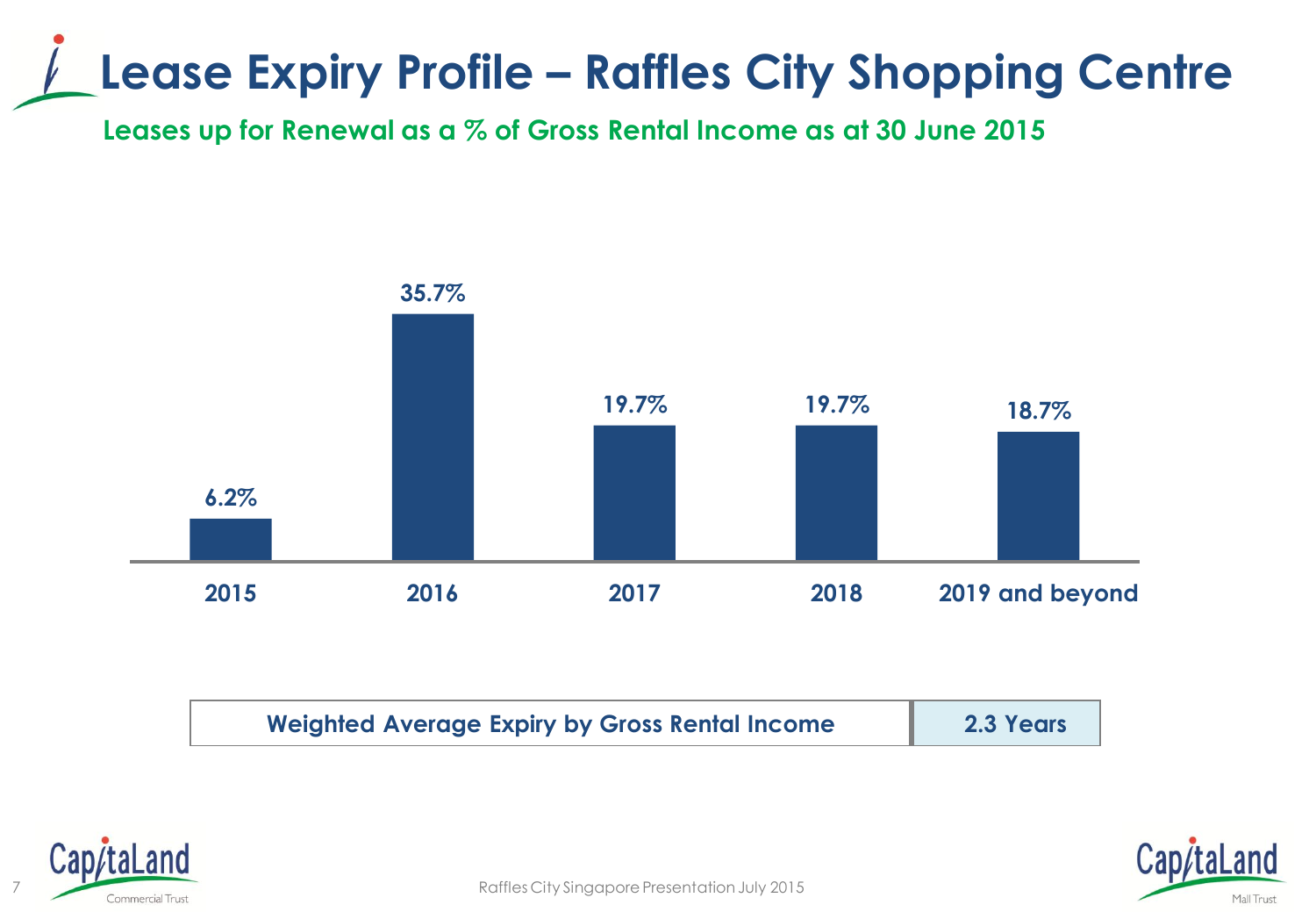## **Top 10 Tenants – Raffles City Tower (Office)**

| <b>Tenant</b>                                 | % of Gross Rental<br>Income <sup>(1)</sup> |
|-----------------------------------------------|--------------------------------------------|
| Economic Development Board                    | 25.2%                                      |
| <b>Philip Securities Pte Ltd</b>              | 12.6%                                      |
| <b>Accenture Pte Ltd</b>                      | 12.5%                                      |
| Total Trading Asia Pte. Ltd.                  | 6.0%                                       |
| AAPC Singapore Pte Ltd                        | 3.8%                                       |
| Raffles International Limited                 | 2.9%                                       |
| Delegation of the European Union to Singapore | 2.6%                                       |
| <b>Halcyon Agri Corporation Limited</b>       | 2.4%                                       |
| Farallon Capital Asia Pte. Ltd.               | 2.3%                                       |
| Petro-Diamond Singapore (Pte) Ltd             | 2.3%                                       |
| <b>Top 10 Tenants</b>                         | 72.6%                                      |
| <b>Other Tenants</b>                          | 27.4%                                      |
| <b>TOTAL</b>                                  | 100.0%                                     |

(1) Based on gross rental income of existing tenants as at 30 June 2015.



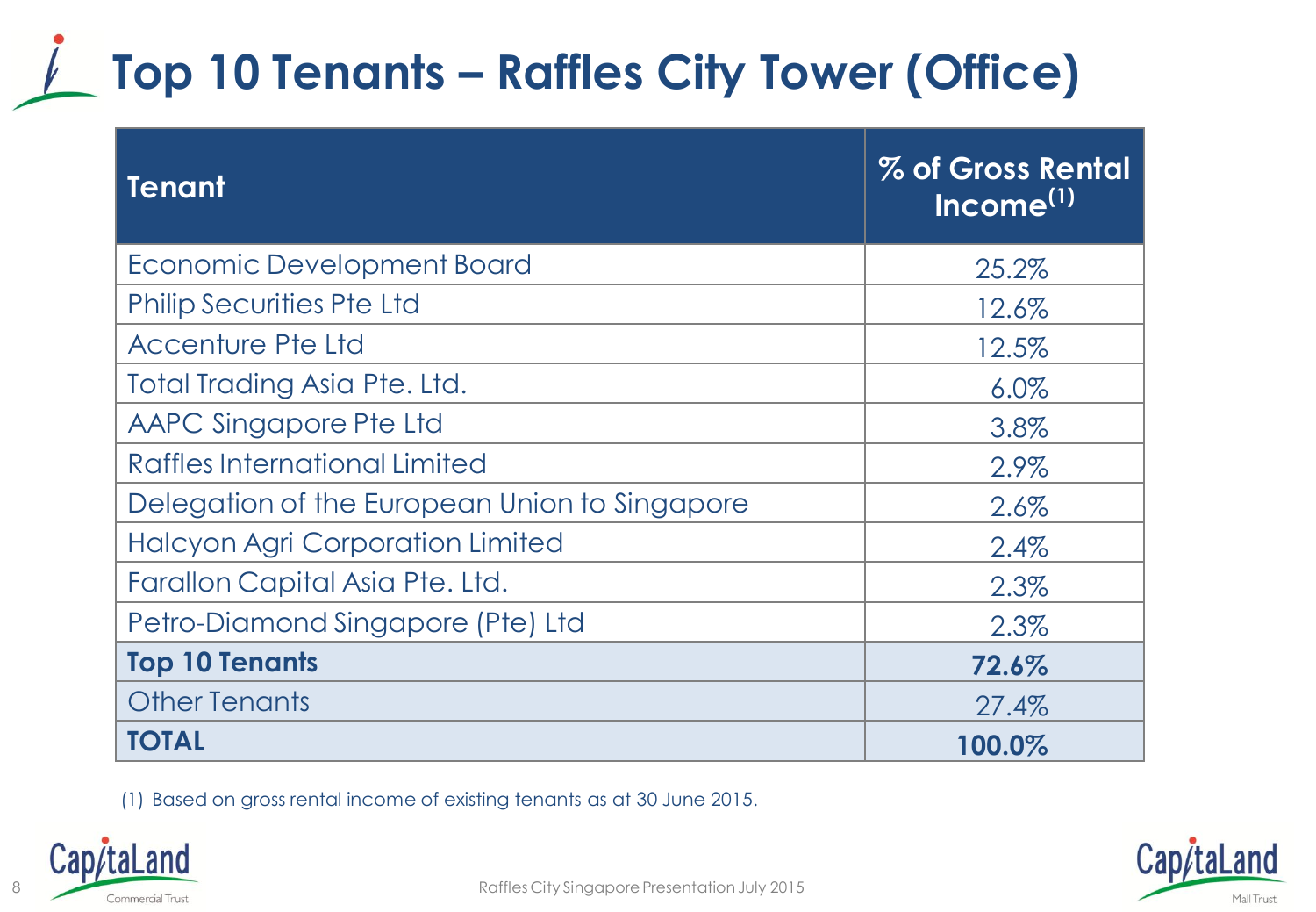## **Top 10 Tenants – Raffles City Shopping Centre**

| <b>Tenant</b>                         | % of Gross Rental<br>Income <sup>(1)</sup> |
|---------------------------------------|--------------------------------------------|
| Robinson & Co. (Singapore) Pte Ltd    | 13.9%                                      |
| Wing Tai Clothing Pte Ltd             | 4.2%                                       |
| Jay Gee Enterprises (Pte.) Ltd        | 3.4%                                       |
| Minor Food Group PLC                  | 2.9%                                       |
| <b>Auric Pacific Group Limited</b>    | 2.5%                                       |
| Spa Esprit Group Pte Ltd              | 2.5%                                       |
| Cold Storage Singapore (1983) Pte Ltd | 2.5%                                       |
| <b>Esprit Retail Pte Ltd</b>          | 2.3%                                       |
| Cortina Watch Pte Ltd                 | $2.1\%$                                    |
| <b>DBS Bank Ltd</b>                   | 1.8%                                       |
| <b>Top 10 Tenants</b>                 | 38.1%                                      |
| <b>Other Tenants</b>                  | 61.9%                                      |
| <b>TOTAL</b>                          | 100.0%                                     |

(1) Based on gross rental income for the month of June 2015.



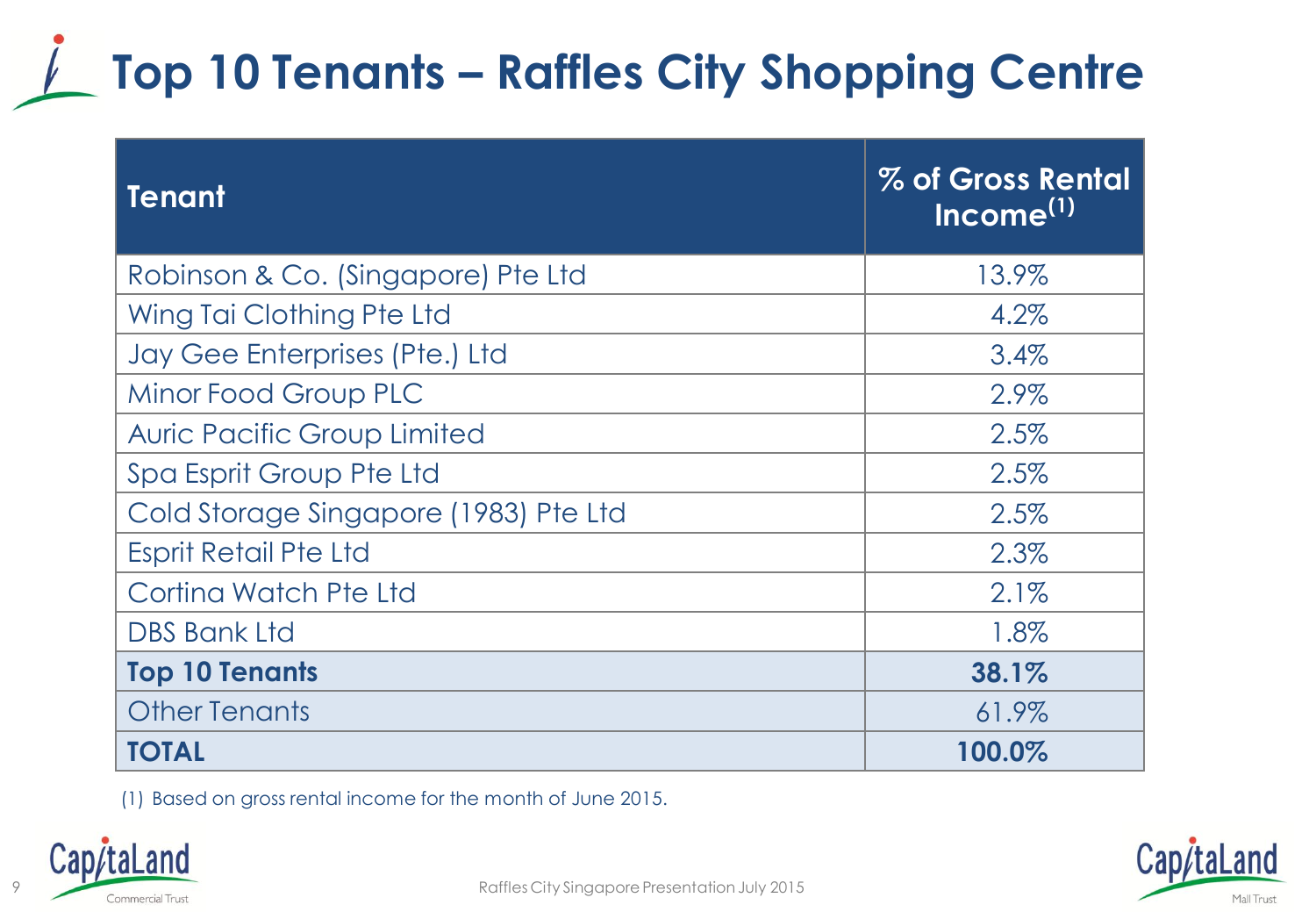## **Trade Mix – Raffles City Tower (Office)**

**Tenant Business Sector Analysis by Gross Rental Income as at 30 June 2015**







10 Commercial Trust Commercial Trust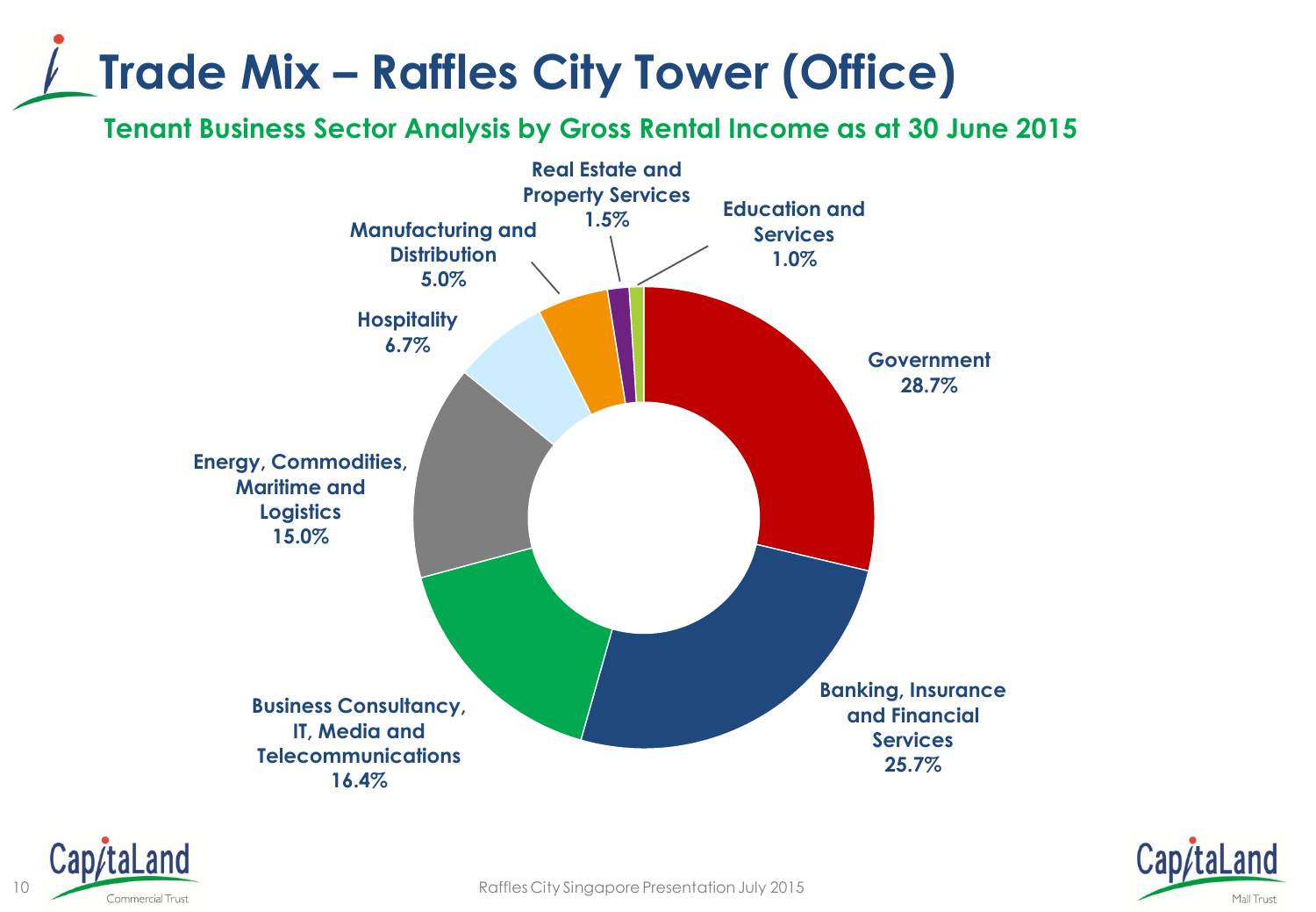## **Trade Mix – Raffles City Shopping Centre**

**Tenant Business Sector Analysis by Gross Rental Income for the Month of June 2015(1)**



- (1) Excludes gross turnover rent.
- (2) Others include Luxury, Books & Stationery, Sporting Goods & Apparel, Electrical & Electronics, Houseware & Furnishings, Art Gallery, Music & Video, Toys & Hobbies and Information Technology.